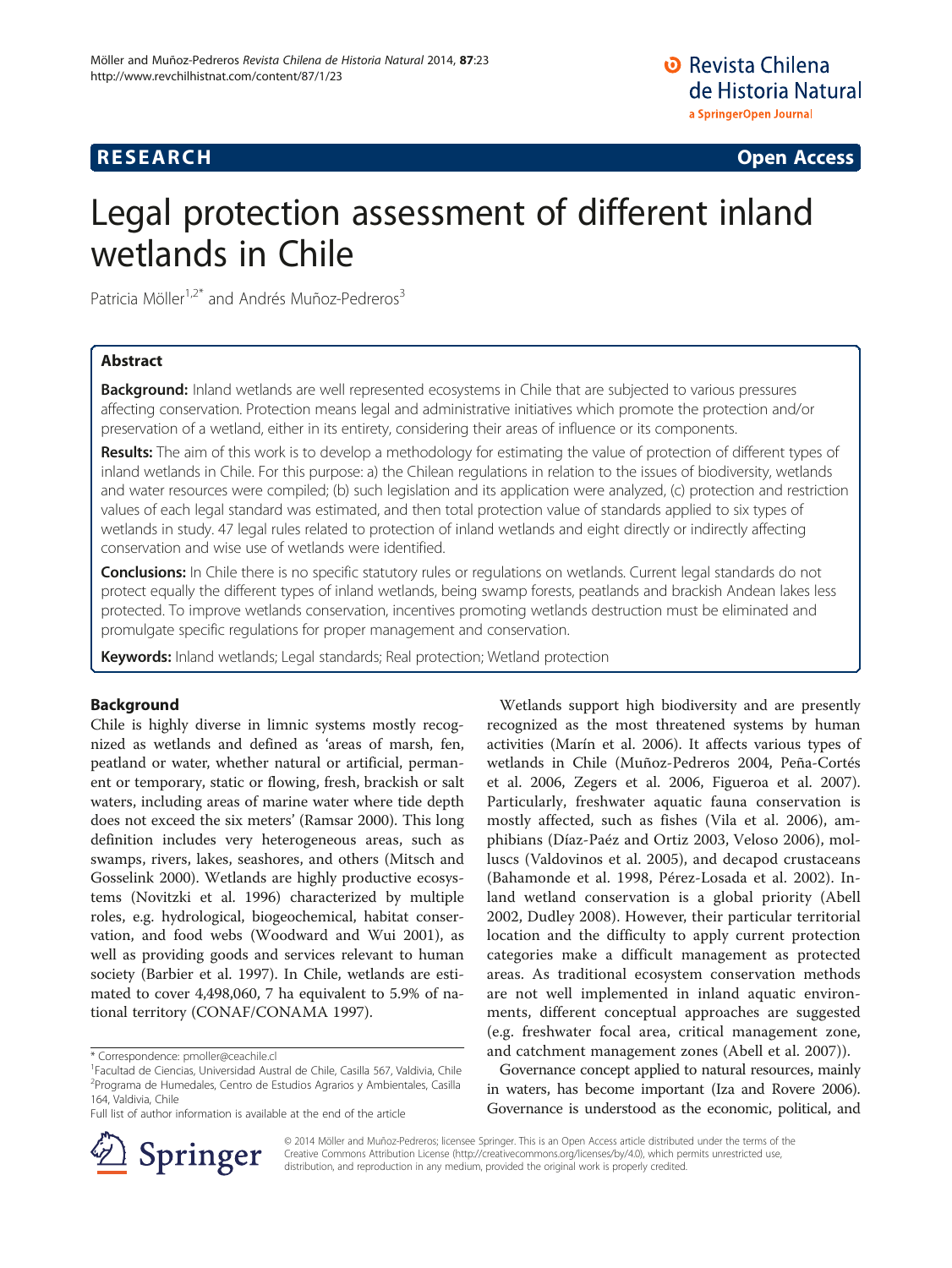administrative practice to manage every country affair. This includes mechanisms, processes, and institutions by which citizens express their interests, exercise their rights, meet their requirements, and mediate their differences. In this context, conservation of wetlands should be addressed under various environmental management tools as a permanent process, where various stakeholders and public, private, and civil society develop specific efforts to preserve, maintain, restore, and make a sustainable use of environment. Environmental management uses different and diverse origin instruments, which can be classified in four main categories (sensu Rodríguez-Becerra and Espinoza [2002\)](#page-12-0): direct regulation, administration, economics, and education (including research, technical assistance, and environmental information). Direct regulatory tools which are also known as command and control regulations prevail in the environmental management and consist of mandatory regulations and standards, which establish environmental quality targets as well as management and preservation of renewable natural resources of environment. Legislation creates legal tools and standards to comply with principles and reach the aims (Asenjo [2006](#page-11-0)).

Brañes [\(2000\)](#page-11-0) defines the environmental regulation as a set of standards dealing with legal protection of those conditions making every life to be possible, considering for this purpose relationships among many biotic and abiotic elements in the environment, such as system or ecosystem. To Fernández ([2004](#page-11-0)), the environmental law gathers standards, regulations, and principles recognized as legally protected, safeguarding environmental systems, in a global and inclusive perspective that differ from merely legislation of environmental incidence.

It may be understood here that legal protection of wetlands is provided by all legal and administrative initiatives aimed to protect and/or preserve them. There are many legal standards that apply to inland wetlands in Chile, many of them are sectoral standards related to their components, ecological functions, and biodiversity, which would favor or regulate their status and permanence. Selection and analysis of these regulations will allow to provide foundations, which make possible assessment of legal degree protection that they provide to these systems and to integrity as ecological systems. In Chile, regulations addressed to the conservation of water resources as a whole have been mainly aimed to develop economic activities related to the exploitation of a natural resource. Until 1994, prior to the Environmental Basis Act (Act No. 19,300) enactment, there were only sector legal standards, without global environmental protection objective, where legal rules were mainly aimed to protect health of human life and only incidental protection of nature (Olivares [2010](#page-12-0)). Act No. 19,300 started regulation process of environmental standards, as well as the creation of institutions providing the state of management tools in this area (Rojas [2011](#page-12-0)).

However, Hermosilla [\(2004\)](#page-11-0) estimates that while keeping current protection system and guarantees of property rights in Chile over the common well, effective protection to natural systems including wetland ecosystems will not be possible.

Prior this research, there was no compilation and analysis of rules applied to wetland systems which allows to determine real legal protection in taking care of conservation, but there are legal standards which should be assessed under this context, like those regulations enacted which damage preservation and rational use of inland wetlands. The rational use concept is defined by the Ramsar Convention as the maintenance of ecological features, achieved through the implementation of ecosystem-based approach, within sustainable development context.

Under the Chilean legal system, environmental heritage conservation is the rational use and exploitation or repair if any, of environment components, to assure sustainability and regeneration capacity (Act No. 19,300; Article 2b); however, it does not point out which are those components.

Some environmental components, those considered to be relevant issues for this study among them, are noted by Fernández ([2004](#page-11-0)): a) land or sea waters, surface water or groundwater, streams or standing waters; b) land, soil and subsoil, including beds, bottom and subsoil of ground waters; c) flora and wildlife, land or water; d) microflora and fauna of land, soil and subsoil, streams or water bodies and beds, bottoms and subsoil of these streams or water bodies; e) genetic diversity and patterns and factors regulating flow; f) natural scenic beauty and rural or urban landscape; g) essential ecological processes. These basic components of the environment can be damaged when misused which results in extinction or serious damage, prevents regeneration, and causes environmental damage determined in law as 'any loss, decrease, impairment, or significant impairment associated to environment or to one or more of its components' (Act No. 19,300: Art. 2e).

Some of the elements or factors which could damage or degrade the environment are (to Fernández [2004](#page-11-0)): a) any kind of pollution; b) erosion, salinization, alkalinization, infestation, flooding, sedimentation, and desertification of soil and land; c) logging or unreasonable and uncontrolled destruction of trees and shrubs as well as extractive forest use and other vegetation destruction; d) monocultures, overgrazing, and, as a whole, any cultural practice with harmful effects on the environment; e) sedimentation of water streams and lakes; f) harmful alterations of natural water flows; g) adverse changes and misuse of water beds; h) wild flora and fauna over-exploitation; i) elimination, destruction, or degradation of endangered species from flora and fauna habitat; j) wetland eutrophication origins; k) introduction or distribution of exotic plants or animals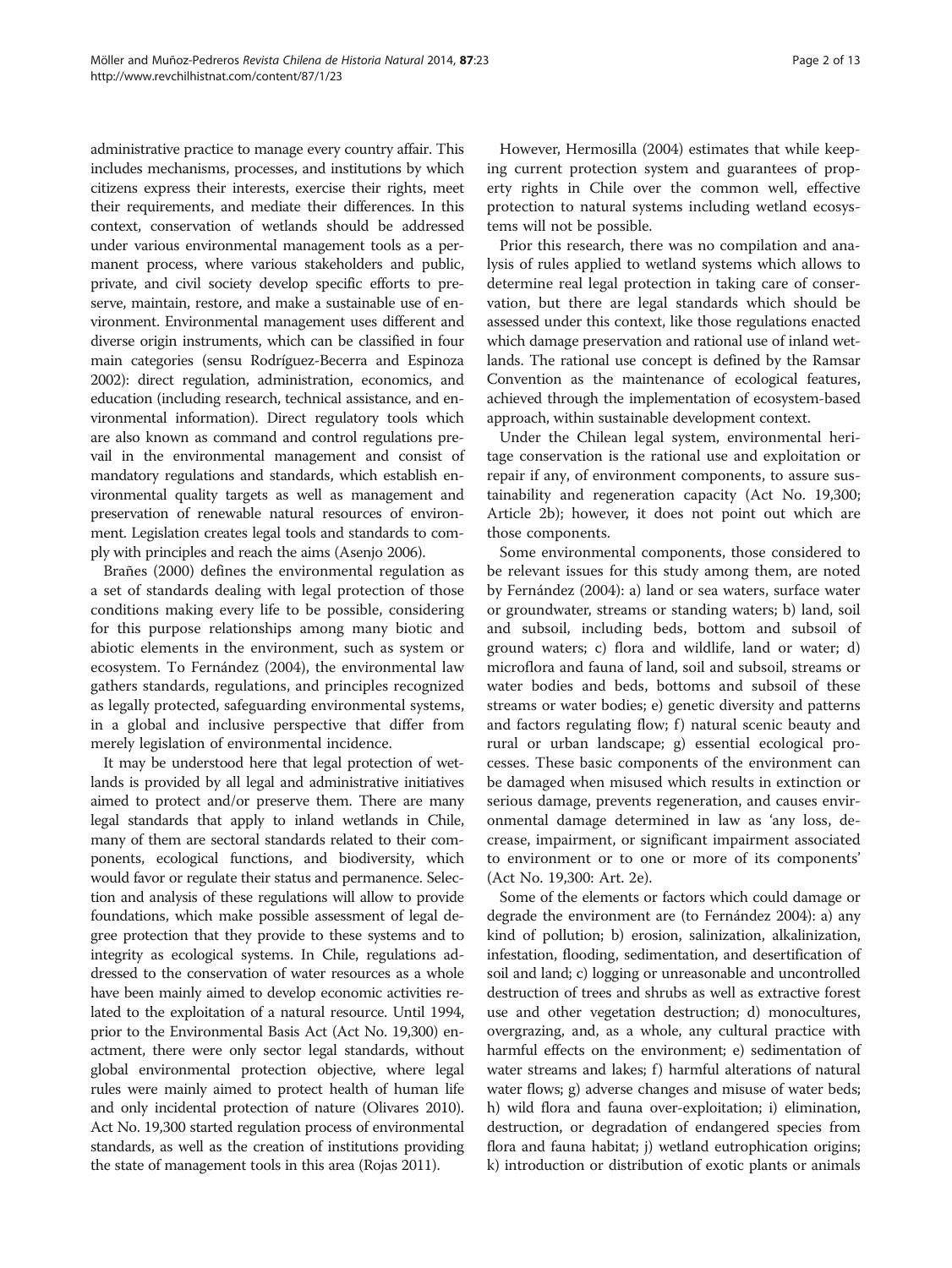<span id="page-2-0"></span>coming from a national biogeographical province different to natural; l) introduction or spread of animal diseases or plant pests; m) use of non-biodegradable products or substances; n) the accumulation of waste or inappropriate waste disposal; o) visual landscape destruction or alteration, and, as a whole, any act or omission affecting negatively the basic composition, behavior, and natural potential of environment; threatening land genetic viability or affecting life, health, integrity, or development of man, plants, or animals. These environmental components and environmental degradation factors were considered in the analysis of rules to determine protection concept granted by the Chilean law to the rational use of wetlands. Thus, the aim of this work is to develop a multicriteria methodology to quantify the level of legal protection that different types of inland wetlands have in Chile.

# Methods

# Compilation and analysis of current standards

Compilation and analysis of current legislation related to wetlands and water resources, including legal standards with description and characterization, was carried out, consulting different sources of reference (e.g., CONAMA [1996a](#page-11-0), [1996b, 1997a](#page-11-0), [1997b](#page-11-0), [2009,](#page-11-0) Castillo [1994,](#page-11-0) Gallardo [1985](#page-11-0) Hermosilla [2004](#page-11-0), Ortiz [1986, 1990](#page-12-0), Valenzuela [1994](#page-12-0),

Fernández [2004,](#page-11-0) Bravo [2010](#page-11-0)). Also, the website of the Library of Congress of Chile was reviewed ([www.leychile.cl](http://www.leychile.cl)), which has a compendium of environmental legal standards and acts classified by topics. The review covered Chilean regulations until April 2012.

The identification of the corresponding legal standards was based on the interest of this study (e.g., fresh water fauna, water resources, wetlands, watersheds), selecting standards aimed at protecting and preserving aspects and components involved in direct or indirect conservation of inland wetlands. Legal standards in force which restrict conservation and protection of inland wetlands, as well as issues related to functionality and biodiversity, were also identified. Selected rules were hierarchically ordered according to Gallardo ([1985](#page-11-0)).

# Multicriteria method for legal protection assessment

Wetland legal protection will tend to protect and/or conserve, either entirely, in components or considering the influence areas. This protection was estimated with a multicriteria methodology developed according to the following procedure (Figure 1): (a) compilation and analysis of existing legislation related to inland wetland issues (aspects related to biodiversity conservation and rational use included); also, current regulations which restrict conservation and rational use of inland wetlands

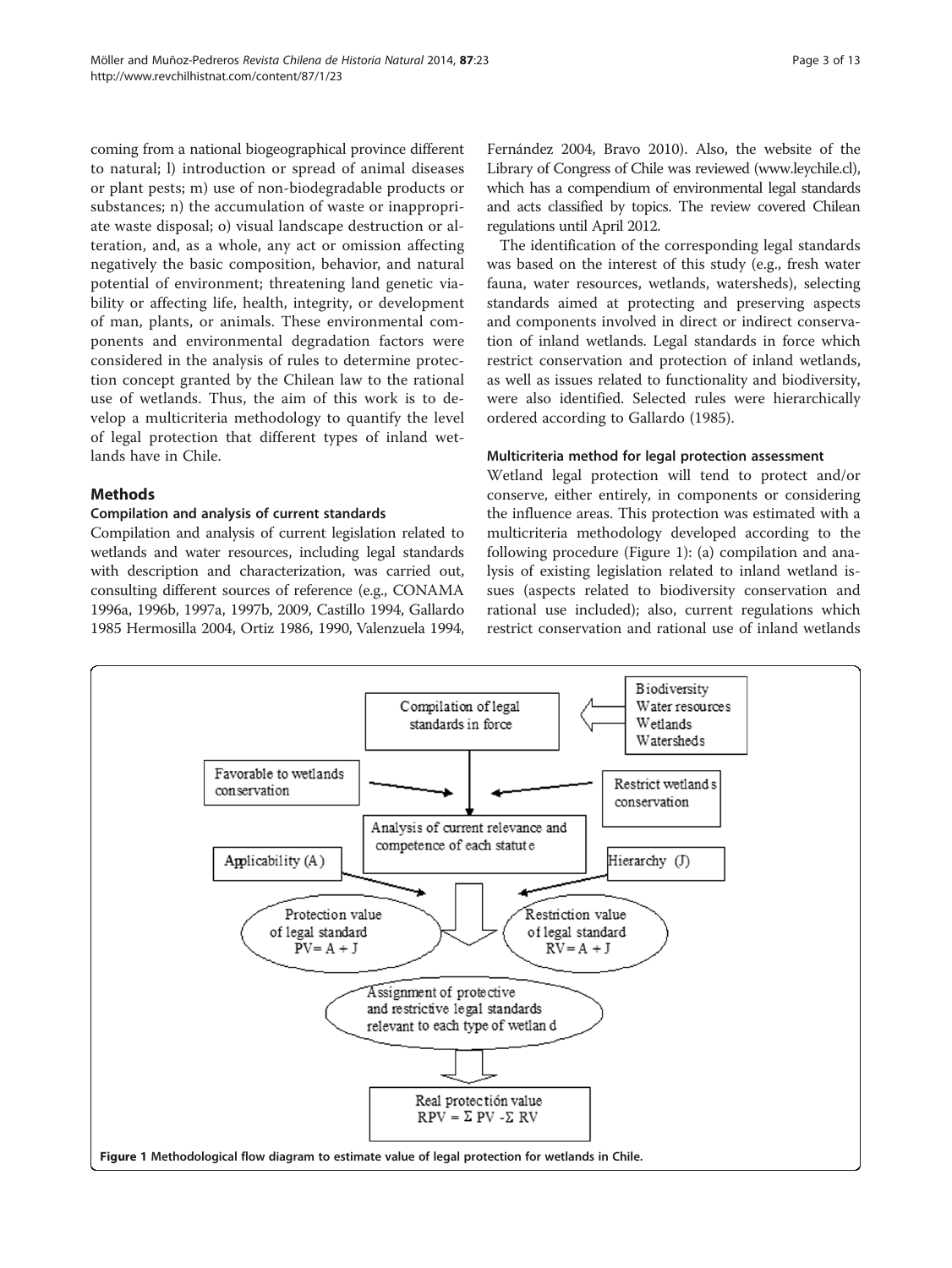were identified; (b) estimation of protection value (PV) provided by each legal regulation that considers applicability and standard hierarchy; (c) estimation of restriction value (RV) provided by each legal regulation instrument that also considers applicability and legal standard hierarchy; and (d) finally, estimation of real protection value (RPV) by summing protection values (PVs) of each legal standard applied to wetland of interest and restriction values (RVs) applied to the same type of wetland.

#### Protection value (PV) calculation

Protection value considers applicability and legal standard hierarchy (Figure [1](#page-2-0)). Applicability (A) is given as expressly enacted for wetland conservation purposes (value 3); or if secondarily, it could be considered as it refers to conservation of some environmental components emphasizing the aquatic system as a natural system (value 2), or if it is only tangential or generically involved with conservation of any component without reference to the natural system (value 1). Legal standards applicability was assessed, considering the reference which protects or preserves. It was classified in three levels: a) wetland system, including reference to 'wetlands' 'aquatic environment', 'aquatic ecosystems', or 'biodiversity' concepts (in ecosystem level); b) components, e.g., water, flora, and plants, with reference to aquatic system (e.g., river or lake); and c) component, e.g., water, wildlife, flora, or vegetation, without reference to aquatic system. These three levels were assigned with values 3, 2, and 1 respectively, getting applicability of each of the legal regulations. Hierarchy (H) was assessed by assigning the maximum value (3) to legal regulations, an average hierarchy (value 2) to decrees with force of law and law decrees, and lower hierarchy (value 1) to standard rules (e.g., regulations, simple decrees, instructions, supreme decrees, resolutions). For details of this hierarchy, see Additional file [1](#page-11-0).

Legal protection estimated value (PV) was calculated using the following formula:  $PV = A + J$ , where  $PV = legal$ protection value of each legal rule,  $A =$ applicability of standard to each wetland type, and  $J =$  hierarchy that the standard has in the law of Chilean legal system. Thus, the protection value (PV) of each legal instrument is deployed between 2 ( $PV = 1 + 1$ ) (minimum protection) and 6 ( $PV =$  $3 + 3$ ) (maximum protection). The sum of the variables considers that the weight of each is the same.

#### Restriction value (RV) calculation

It is estimated by analyzing protection restrictions of legal standards and the rational use of diverse wetlands. Applicability and legal hierarchy standards (Figure [1](#page-2-0)) were also considered. Applicability (A) was determined, considering what and how does it affect wetlands. The implementation effects are the complete wetland system

destruction or any structural component (value 3); collateral effect (value 2) and whether it may only eventually affect (value 1). Hierarchy (H) was valued in same way as the protection value. Restriction value (RV) was calculated as:  $RV = A + J$ , where  $RV =$  restriction value of each legal rule,  $A =$  statute applicability, and  $J =$  standard hierarchy. Thus, restriction value (RV) to each legal regulation is deployed between  $2 (VR = 1 + 1)$  (minimum constraint) and 6  $\frac{RV = 3 + 3}{maximum constant}$ . The sum of variables considers the weight of each one to be the same. Integration of parameters included and their subsequent validation was done by a team of 11 experts using the method of Delphi (Linston and Turoff [1975](#page-12-0)). The group of experts included professionals from different disciplines, with over five years of professional experience, who in spite of not having legal formation, they were linked to these subjects. Criteria considered specialists in aquatic resources (4), relation with public institutions (3), and environmental management experience (5) (see shaping panel at Additional file [1](#page-11-0)). Work methodologies were workshops, documents, and questionnaire previously associated, which were duly submitted to experts to review and compile observations by using templates. Observations from experts were systematized and incorporated to a document which was forwarded for assent repeating procedure described to obtain consensus. The algorithm was applied to different types of inland wetlands of Chile.

# Wetlands studied

Six types of wetlands were selected based on representativeness and wetland they represented. Representation considered frequency, defined as abundance, in a survey of 1,215 inland wetlands (CEA/FIP [2010](#page-11-0)), with Scott and Carbonell records [\(1986](#page-12-0)); Schlatter et al. ([2001\)](#page-12-0); and Lopez-Lanus and White ([2005](#page-12-0)), which was refined and grouped according to the type by Dugan ([1992](#page-11-0)) and considerations by Ramsar [\(2000](#page-12-0)) and Ramirez et al. ([2002](#page-12-0)). Based on the above, selected wetlands correspond to fluvial systems, lakes, and palustrine areas, which are: (a) rivers, (b) lagoons, (c) brackish Andean lakes, (d) highaltitude Andean peatlands called 'vegas' and 'bofedales', (e) freshwater swamp forests, and  $(f)$  permanent freshwater marshes and swamps also called locally as 'bañados' and 'ciénagas'.

# Results

#### Legal standards for wetland protection

Standards were selected either since they address wetland as entirety natural system or they refer to some constituting component, such as water (in quality), aquatic life, wildlife, and others, as well as the environmental and aesthetic roles. Same way, those referred to any basin component with impact on aspects above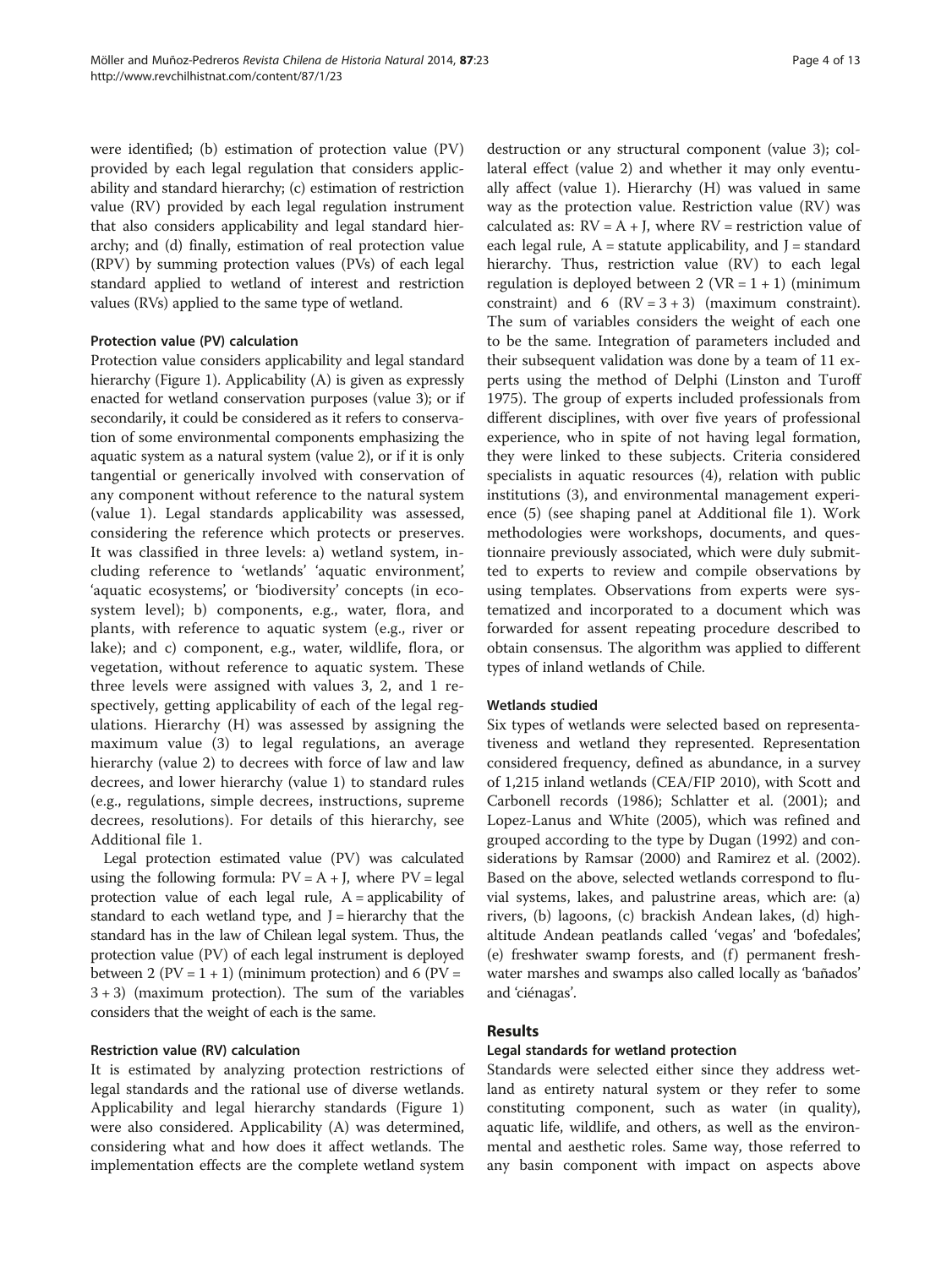mentioned (conservation of watershed vegetation, woodland springs, and riparian zones) were also included. Those standards which currently or potentially damage wetlands or any of their components were also included. Rules were considered from current or potential application point of view. Forty-seven legal rules directly or indirectly related to the protection of wetlands were identified (for each rule purpose, see Additional file [1\)](#page-11-0).

#### Protection value (PV) of legal standards

Each legal standard protection value is shown in Table [1](#page-5-0), which presents 47 legal rules with each potential protection value, according to applicability and hierarchy. It can be observed that they mostly (30 standards) have protection values 2 or 3, it means low; and 11 standards have intermediate protection value (value 4) while only six standards have higher protection values (values 5 and 6). The total protection value given by adding all protection standards is 144.

Table [2](#page-7-0) presents legal protection value provided by legal standards to different types of inland wetlands in Chile. Zero values indicate that standard does not apply. From 47 standards identified, 46 of them apply to rivers, providing total protection value of 141; 27 apply to brackish Andean lakes, providing total protection value of 80; 44 apply to lagoons, providing total protection of 134; 28 apply to peatlands ('vegas' and 'bofedales') with total protection of 83; 32 apply to swamp forests, providing total protection of 98; and 34 apply to marshes ('bañados' and 'ciénagas'), giving full protection of 102. As shown in Table [2](#page-7-0), greater legal protection is provided in descending order: to rivers, lagoons, marshes, swamp forests, and finally, peatlands and brackish Andean lakes have the lowest legal protection values.

# Restriction value (RV) of legal standards

Eight legal restriction standards considered affecting conservation, and rational use of wetlands (Table [3\)](#page-9-0) was identified. Some of these standards are also included in the protection regulations since their articles incorporate both protection and restriction issues for wetland conservation. Legal restriction applicability was assessed considering what and how it affects the wetland system. In this case, unlike the rules of protection, three applicability levels were not identified, since every effect caused by standards are supposed to affect the entire system or biological diversity, which was also considered at ecosystem level, so all were assigned with value 3. Table [3](#page-9-0) also shows restriction value to conservation or sustainable use that provides laws to wetlands, and Table [4](#page-10-0) shows their application to different wetland types considered in this study. Zero values indicate that standard does not apply.

Restriction to sustainable use of wetlands established by legal standards to different types of inland wetlands reveals that the eight identified standards provide a total restriction value of 42. Wetlands mostly affected are rivers and swamp forests, both with five standards, and restriction values of 28 and 25, respectively, followed by lagoons with three rules and restriction value of 18 and marshes with two rules and a restriction value of 12. Least affected are brackish Andean lakes and peatlands to which a single standard applies, giving restriction value 6.

# Real protection value (RPV)

Real protection value (RPV) was estimated once the number of legal rules applied to each type of wetland is established (Figure [1\)](#page-2-0). This value is obtained by summing protection values (PVs), given by all legal standards applied to each type of wetland; and subtracting restriction values (RV), given by all legal standards that apply to the same wetland, as follows:  $RPV = \Sigma PV - \Sigma RV$ . Distribution of values is grouped into three ranges, giving following nominal values: value 1 to less protected wetlands, value 2 to intermediate protected ones, and value 3 to the best legally protected wetlands. The real protection value (RPV) given by the set of laws applied to different types of wetlands in the study is presented in Table [5.](#page-10-0) This (RPV) is deployed between 73 and 116. These values were grouped into ranges to where numeric values between 1 and 3 (Table [6](#page-10-0)) were assigned, being 3 the highest protection value and 1 the lowest protection value.

Real protection provided by laws is higher (value 3) in rivers and lagoons, intermediate (value 2) in marshes, and low (value 1) in brackish Andean lakes, peatlands, and swamp forest. So, the best protected wetlands, according to the number and legal hierarchy affecting direct or indirect protection, are rivers and lagoons. Wetlands with intermediate protection category are marshes and peatlands. Finally, the least protected are brackish Andean lakes, peatlands, and swamp forests.

# **Discussion**

General review of legal standards affecting conservation of wetlands in Chile reveals that before year 2012, there were no laws addressed to wetlands as ecosystem, since they only involved some components (water, flora, wildlife). The first reference to wetland concept in the Chilean law, except acts related to Ramsar Convention adhesion enacted in 1981, appears in 1994 with Act No. 19,300, one time mentioned.

Same way, wetland definition arises for the first time in 2011 by act of Supreme Decree N° 82, Soil, water, and Wetlands Regulations Act No. 20,283. This is the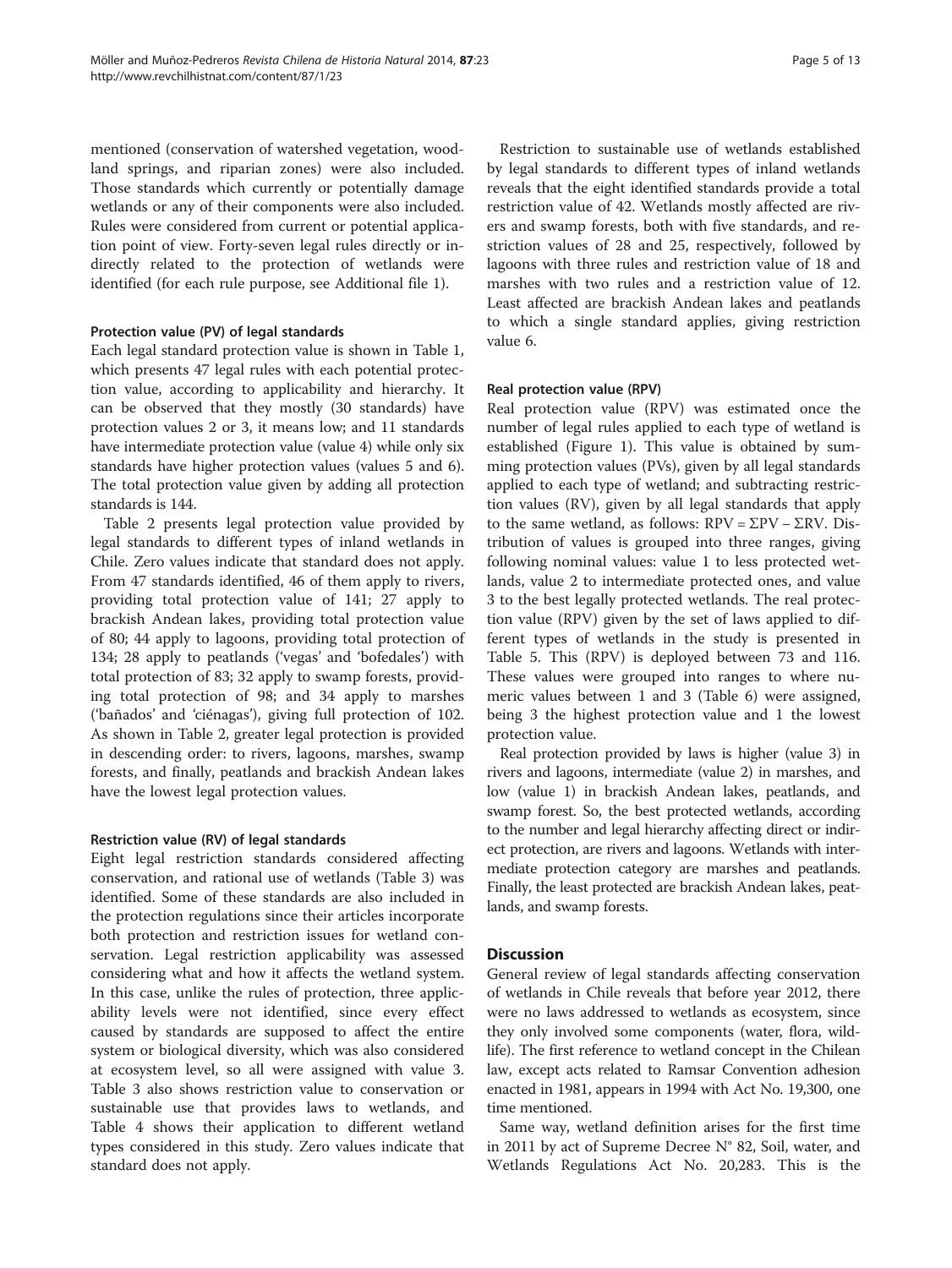#### Legal standard What protects/preserves? A J PV Act N°19,300 and 3 3 6 for the state of the state of the state of the state of the state of the state of the state of the state of the state of the state of the state of the state of the state of the state of the state of DS N° 531 Washington Convention Flora and fauna in protected area systems and fauna in protected area systems and the 1 1 2 DS N°141 CITES 10 1 2 DL N° 3,485 Ramsar Convention and Systems (wetland) 3 2 5 DS N° 868 Migration of species Component (fauna) 1 1 2 Decree N° 1,963 Convention in biodiversity and the state of the state and the Biological diversity and the state 3 1 4 Act N° 11,402 Barrier works and standardization of bank and channel Reforestation river basin (headwaters) 2 3 5 Act N° 17,288 National Monuments and Sites (Research interests) and Sites (Research interests) and Sites (Research interests) and Sites (Research interests) and Sites (Research interests) and Sites (Research interests) and Act N° 18,892 Fishery and Agricultural Standards **Components (fauna, such as hydro-biological resources (fisheries** 2 3 5 and aquaculture)) Act N° 18,902 Sanitary health superintendency creation; liquid industrial residues control Component (water quality for human purposes) 1 3 4 Act N° 19,473 Hunting Law 1 3 4 Act N° 19,473 Hunting Law 2 Components (fauna) DFL N° 208 Provisions for development of fishing activities Components (water quality, fish, and seafood) 1 2 3 DFL N° 701 About forest development Component Components (soil for quality purposes/water quantity for irrigation and drinking) 12 3 Act N° 20.283 Native Forest Recovery and Forestry Development rule and water courses) Components (native forest associated to springs, natural bodies, 3 3 6 Act N° 20,256 Recreational fishing standards and the state of the state of the state Ecosystem and the standards and the standards and the standards and the standards and the standards and the standards and the standards a Act N° 20,411 Prevents constitution of water rights Components (aquifer) 1 3 4 DFL N° 725 Sanitary Health Legal StandardsArt. 73 Components (quality/water quantity and human health) 1 2 3 DFL N° 1,122 Water Legal Standards **Components (water supply quantity for human use**) 2 2 4 DS N° 1 Regulations for water pollution control Components (water supply quantity for human use) 1 1 2 DS N° 5 Hunting law approval Components (fauna) 1 1 2 DS N° 29 Approval of classification standards according to wild species conservation conditions Components (wild species) 1 1 2 DS N° 30 Law 19,300 3 1 4 AM Systems (wetland) 3 1 4 DS N° 46 Groundwater emission standards examples and the Components (water supply quantity for human use) and 1 2 DS N° 33 Classification process of species according to conservation condition Components (wild species) 1 1 2 DS N° 41 Classification process of species according to conservation condition Components (wild species) 1 1 2 DS N° 42 Classification process of species according to conservation condition Components (wild species) 1 1 2 DS N° 51 Classification process of species according to conservation condition Components (ichthyofauna species) 1 1 2 DS N° 82 Soil, water, and wetlands legal standardsAct N° 20,283 Systems (bodies and natural waterflows) 3 1 4 DS N° 90 Standards for liquid residues discharge into surface freshwater Components (water quality in four types of use) 1 1 2 DS N° 95 Environmental Quality Standards Law Components (water quality for human and environmental health) 21 3 DS N° 93 (2009) Native Forest Recovery Law Components (native forest with soil, water, and wetland protection areas) 31 4 DS N° 193 Law Decree 701 General rules Components (soil, courses and water bodies, flora and fauna) 1 1 2 DS N° 210 Reforestation and recreational fishing standards Components (ichthyofauna) 1 1 2 DS N° 236 Standards for disposals not discharged to sewage network Components (water quality for human consumption) 1 1 2 DS N° 238 Park and marine reserves standards (including inland waters) Systems (wetland) 3 1 4 DS N° 320 Aquaculture environmental standards and standards Systems (river and lake) 2 1 3

#### <span id="page-5-0"></span>Table 1 Applicability (A) of legal standards affecting Chile's inland wetlands depending on what it protects or preserves, hierarchy (J) and protection value (PV) of each legal rule, as well as it total value protection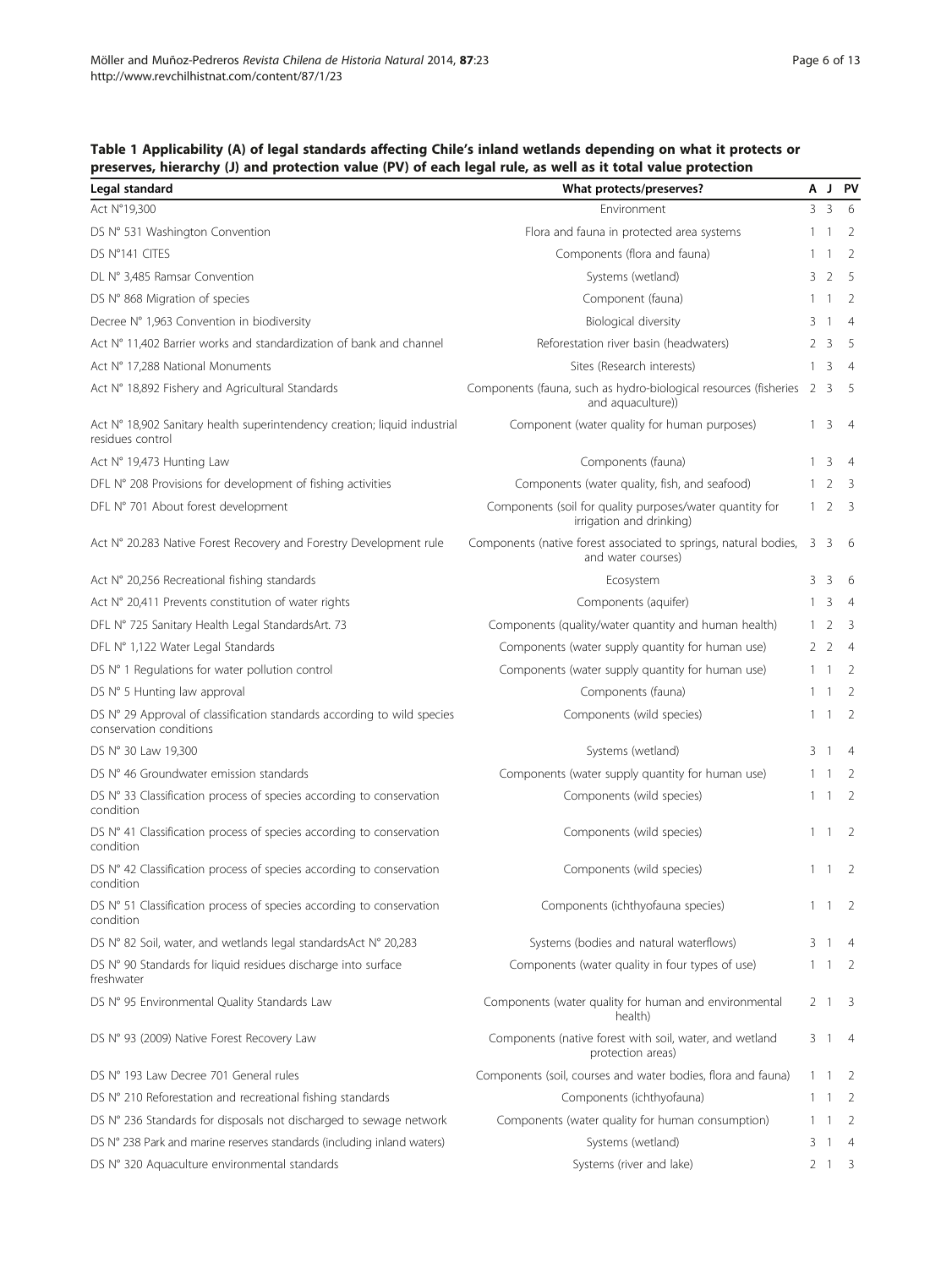| DS N° 430 Reviewed document for fisheries and aquaculture Law                             | Systems (river and lake)                             |               |                | 2 1 3                    |
|-------------------------------------------------------------------------------------------|------------------------------------------------------|---------------|----------------|--------------------------|
| DS N° 594 Health and work place environmental condition standards                         | Components (groundwaters and surface waters)         |               |                | $\overline{2}$           |
| DS N° 351 Industrial liquid residues discharge depuration and<br>neutralization standards | Components (groundwaters and surface waters)         |               |                | $\overline{2}$           |
| DS N° 609 Standards for industrial liquid residues to sewerage                            | Components (surface water quality)                   |               |                | $\overline{2}$           |
| DS Nº 4,363 Forest law approval                                                           | Components (native plants associated to wellsprings) |               | $2-1$          | $\overline{\phantom{a}}$ |
| DS N° 2,374 Standards for forest exploitation in forest watersheds and dams               | Components (forests in watersheds)                   |               |                | $\overline{2}$           |
| Decree N° 878 Prohibition to extractive native fish in inland waters                      | Components (ichthyofauna)                            |               |                | $\overline{2}$           |
| NCh N° 1,333/87 Chilean standard for water quality                                        | Components (water quality for aquatic life)          |               |                | 2 1 3                    |
| Secondary standards for environmental quality                                             | Components (water quality for aquatic life)          |               | $3-1$          | $\overline{4}$           |
| Resolution N° 425 Groundwater exploration and exploitation standards                      | Components (water quality for aquatic life)          |               | 2 <sub>1</sub> | $\overline{\phantom{a}}$ |
| Resolution N° 197 Loa River reduction to new exploitation feeding                         | Components (water)                                   | $\mathcal{P}$ |                | $\overline{\mathbf{3}}$  |
| Total protection value                                                                    |                                                      |               |                | 144                      |

Table 1 Applicability (A) of legal standards affecting Chile's inland wetlands depending on what it protects or preserves, hierarchy (J) and protection value (PV) of each legal rule, as well as it total value protection (Continued)

DS Supreme Decree, DL Law Decree, DFL Decree with Force of Law, NCh Chilean Standard, CITES Convention on International Trade in Endangered Species of Wild Fauna and Flora.

evidence of the lack of consideration and the late inclusion of these ecosystems in the country regulations.

There is a different legal protection to different types of inland wetlands since current legislation in Chile does not provide equal protection to the different types of wetlands. Lagoons and rivers have the highest legal protection values due to the large number of regulations applied favorably to these systems and fewer standards that affect them adversely. For marshes, the intermediate value of legal protection comes from that; in spite, there are a number of regulations favoring conservation, and there are a few restrictions affecting them.

Andean systems (brackish lakes and peatlands) present different condition; since in spite a few restriction standards affecting them, they are poorly protected by current legislation. Swamp forest is the most dramatic case; which in spite of important existing regulatory standards that should protect them, they are the most affected ones by the restriction rules. The greatest impacts are Act No. 18,450 which promotes irrigation and drainage and Decree Law No. 701 about forest development. These regulations subsidize up to 75% of activities which enable the poorly drainaged lands to become agricultural territory, which means the main threat to swamp forests of coastal watersheds in La Araucanía region (Urrutia [2005](#page-12-0), García [2005](#page-11-0)) and its evolution towards greater fragmentation in recent years (Peña-Cortés et al. [2011\)](#page-12-0).

Legal standards above mentioned are clear perverse incentives and disincentives to the rational use of wetlands in Chile.

One aspect considered relevant in the Ramsar Convention was to assess effectiveness of legislative and institutional measures related to promote the conservation and the rational use of wetlands, are sectoral legal and institutional measures affecting wetlands such as financial and tax incentives to convert them. Nelson ([1986](#page-12-0)) noted that wetland policies in the US and UK had administrative divisions with antagonistic competences. So, while the US Department of Agriculture provided incentives to drainage, the Interior Department was promoting conservation of wetlands, same way that the Ministry of Agriculture, Forestry, and Fisheries and the Nature Preservation Council faced each other in the UK. This problem was addressed in the US by removing some incentives for wetland drainage, which also included other conservation and education measures (Dahl [2000\)](#page-11-0), reducing by 80% the wetland loss tendency between 1986 and 1997 compared to previous decade. Apparently, some Latin American countries have also advanced on this subject. For example in Ecuador, the legislation review by Echeverría [\(2008](#page-11-0)) about wetland management does not identify measures that indirectly support the loss or degradation of wetlands through negative incentives.

Review of some national reports presented by countries as contracting party in the last conference of the Ramsar Convention, held in Bucharest, Romania in  $2012^a$  (COP11), allowed to know measures that countries reported as implemented regarding incentives which promote the conservation and the rational use of wetlands, as well as those intended to remove perverse incentives which discourage them.

USA is the American country with the highest amount of initiatives on this subject. Report to  $\text{COP11}^{\text{b}}$  indicates several provisions that discourage conversion of wetlands to cropland. The federal Swampbuster policy, provision of Food Security Law dated 1985, has eliminated the policy incentives and other mechanisms which have technically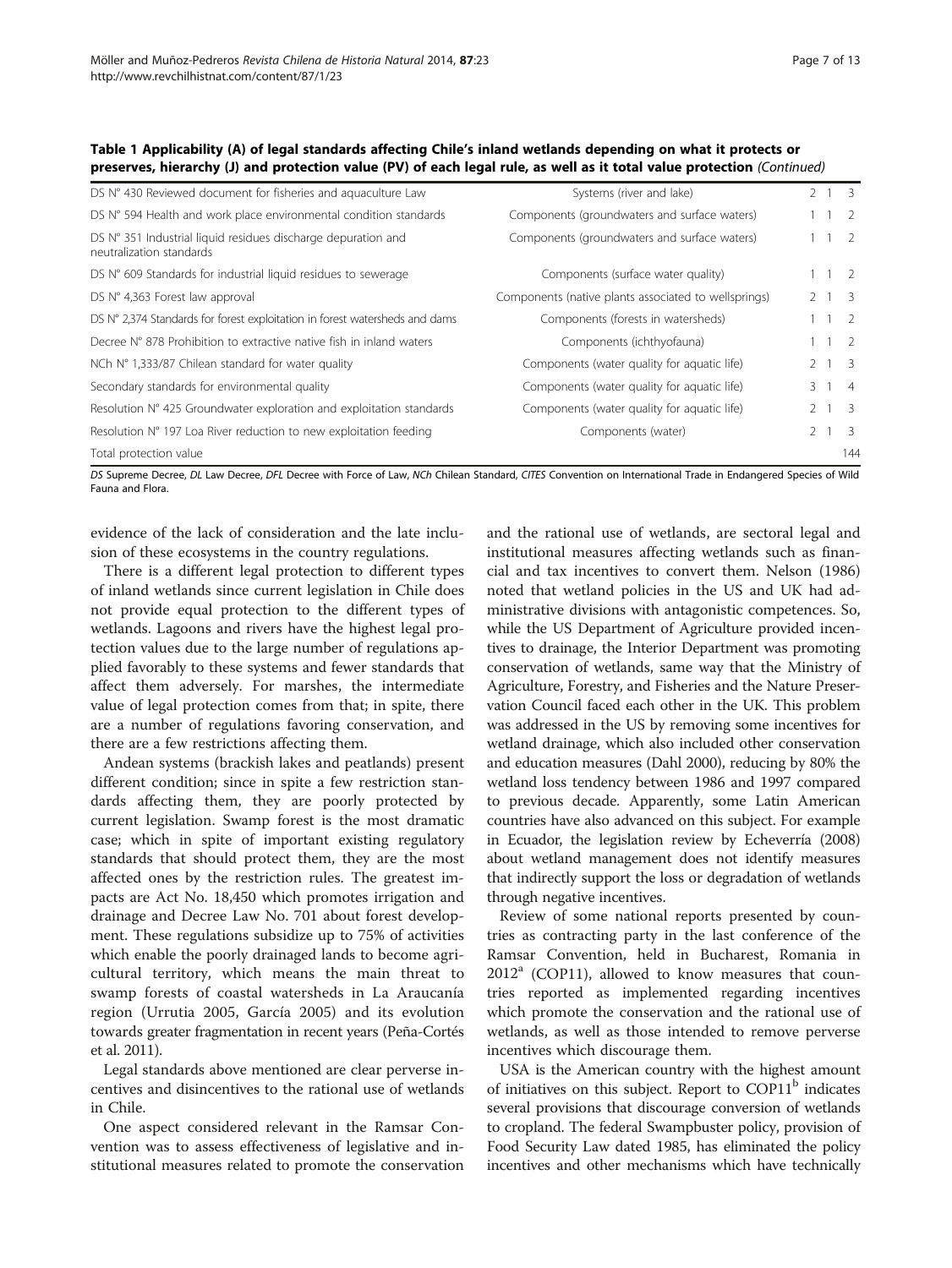<span id="page-7-0"></span>

| Table 2 Protection value and number of legal standards to different types of inland wetlands in Chile |  |
|-------------------------------------------------------------------------------------------------------|--|
|                                                                                                       |  |

| Legal standards/protection value                                                              | wetlands       |                | Andean<br>lakes |                | VP potencial Rivers Brackish Lagoons High-altitude Freshwater<br>Andean<br>peatlands | swamp<br>forests | Permanent<br>freshwater<br>marshes and<br>swamps |
|-----------------------------------------------------------------------------------------------|----------------|----------------|-----------------|----------------|--------------------------------------------------------------------------------------|------------------|--------------------------------------------------|
| Act N° 19,300                                                                                 | 6              | 6              | 6               | 6              | 6                                                                                    | 6                | 6                                                |
| DS Nº 531 Washington Convention                                                               | $\overline{2}$ | 2              | 2               | 2              | 2                                                                                    | 2                | 2                                                |
| DS N° 141 CITES                                                                               | 2              | 2              | 2               | 2              | 2                                                                                    | 2                | 2                                                |
| DL Nº 3,485 Ramsar Convention                                                                 | 5              | 5              | 5               | 5              | 5                                                                                    | 5                | 5                                                |
| DS N° 868 Migratory species (Bonn Convention)                                                 | 2              | $\overline{2}$ | 2               | 2              | 2                                                                                    | 0                | 2                                                |
| Decree Nº 1,963 Convention on Biodiversity                                                    | 4              | 4              | 4               | $\overline{4}$ | 4                                                                                    | 4                | 4                                                |
| Act N° 11,402 Barriers and river banks and streams                                            | 5              | 5              | 0               | 0              | 0                                                                                    | 0                | 0                                                |
| Act Nº 17,288 National Monuments                                                              | 4              | 4              | 4               | 4              | 4                                                                                    | $\overline{4}$   | 4                                                |
| Act N° 18,892 Aquaculture and Fishing Law                                                     | 5              | 5              | 0               | 5              | 0                                                                                    | 0                | 0                                                |
| Act N° 18,902 Sanitary health superintendency creation;<br>industrial liquid residues control | 4              | 4              | 4               | 4              | 4                                                                                    | 4                | 4                                                |
| Act N° 19,473 Hunting Law                                                                     | 4              | 4              | 4               | 4              | 4                                                                                    | 4                | 4                                                |
| DFL N° 208 Provisions to fishing development                                                  | 3              | 3              | 0               | 3              | 0                                                                                    | 0                | 0                                                |
| DFL N° 701 About forest development                                                           | 3              | 3              | 0               | 3              | 0                                                                                    | 3                | 3                                                |
| Act N° 20,283 Native Forest and Forest Development<br>Recovering Law                          | 6              | 6              | $\mathbf 0$     | 6              | 0                                                                                    | 6                | 6                                                |
| Act N° 20,256 Recreative fishing standards                                                    | 6              | 6              | 0               | 6              | 0                                                                                    | 0                | 0                                                |
| Act N° 20,411 Prevent constitution water rights<br>(Arica/Parinacota a O'Higgins)             | 4              | 4              | 4               | 4              | 4                                                                                    | 4                | 4                                                |
| DFL Nº 725 Sanitary CodeArt. 73                                                               | 3              | 3              | $\mathbf{0}$    | 3              | 0                                                                                    | $\mathbf 0$      | 0                                                |
| DFL N° 1,122 Water Code                                                                       | $\overline{4}$ | 4              | $\overline{4}$  | 4              | 4                                                                                    | 4                | 4                                                |
| DS N° 1 Aquatic pollution control rules                                                       | 2              | 2              | 2               | 2              | 0                                                                                    | 0                | 0                                                |
| DS N° 5 Hunting law standard approval                                                         | 2              | $\overline{2}$ | 2               | 2              | 2                                                                                    | 2                | 2                                                |
| DS N° 29 Approval of classification of species standards<br>based on conservation conditions  | 2              | 2              | 2               | 2              | 2                                                                                    | 2                | 2                                                |
| DS N° 30 Act 19,300 Standards                                                                 | 4              | 4              | 4               | 4              | 4                                                                                    | 4                | 4                                                |
| DS N° 46 Groundwater discharge standards                                                      | 2              | $\overline{2}$ | 2               | $\overline{2}$ | 2                                                                                    | 2                | 2                                                |
| DS N° 33 Classification process of species according to<br>conservation condition             | 2              | 2              | $\mathbf 0$     | $\mathbf{0}$   | 0                                                                                    | 0                | 0                                                |
| DS N° 41 Classification process of species according to<br>conservation condition             | 2              | 2              | $\mathbf 0$     | 2              | 2                                                                                    | 2                | 2                                                |
| DS N° 42 Classification process of species according to<br>conservation condition             | 2              | 2              | 0               |                | 0                                                                                    | 2                | 2                                                |
| DS N° 51 Classification process of species according to<br>conservation condition             | $\overline{2}$ | $\overline{2}$ | 2               | 2              | 2                                                                                    | 0                | $\overline{2}$                                   |
| DS N° 82 Act No. 20,283 Soil, water, and wetland<br>regulations                               | $\overline{4}$ | $\overline{4}$ | 4               | $\overline{4}$ | 4                                                                                    | 4                | $\overline{4}$                                   |
| DS N° 90 Standards to liquid residue discharge into surface<br>fresh water                    | 2              | $\overline{2}$ | 2               | $\overline{2}$ | $\mathbf 0$                                                                          | 0                | $\circ$                                          |
| DS N° 93 (1995) Primary and secondary environmental<br>quality standards                      | 3              | 3              | 3               | 3              | 3                                                                                    | 3                | 3                                                |
| DS N° 93 (2009) Native Forest Recovery and Forestry<br>Development rules                      | $\overline{4}$ | 4              | 0               | $\overline{4}$ | 0                                                                                    | 4                | 4                                                |
| DS N° 193 DL N° 701 General rules                                                             | $\overline{2}$ | $\overline{2}$ | $\mathbf 0$     | 2              | $\mathbf{0}$                                                                         | 2                | $\overline{2}$                                   |
| DS N° 210 Regulation of reforestation and planting for<br>recreational fishing                | 2              | $\overline{2}$ | $\mathbf 0$     | $\overline{2}$ | $\mathbf{0}$                                                                         | 0                | 0                                                |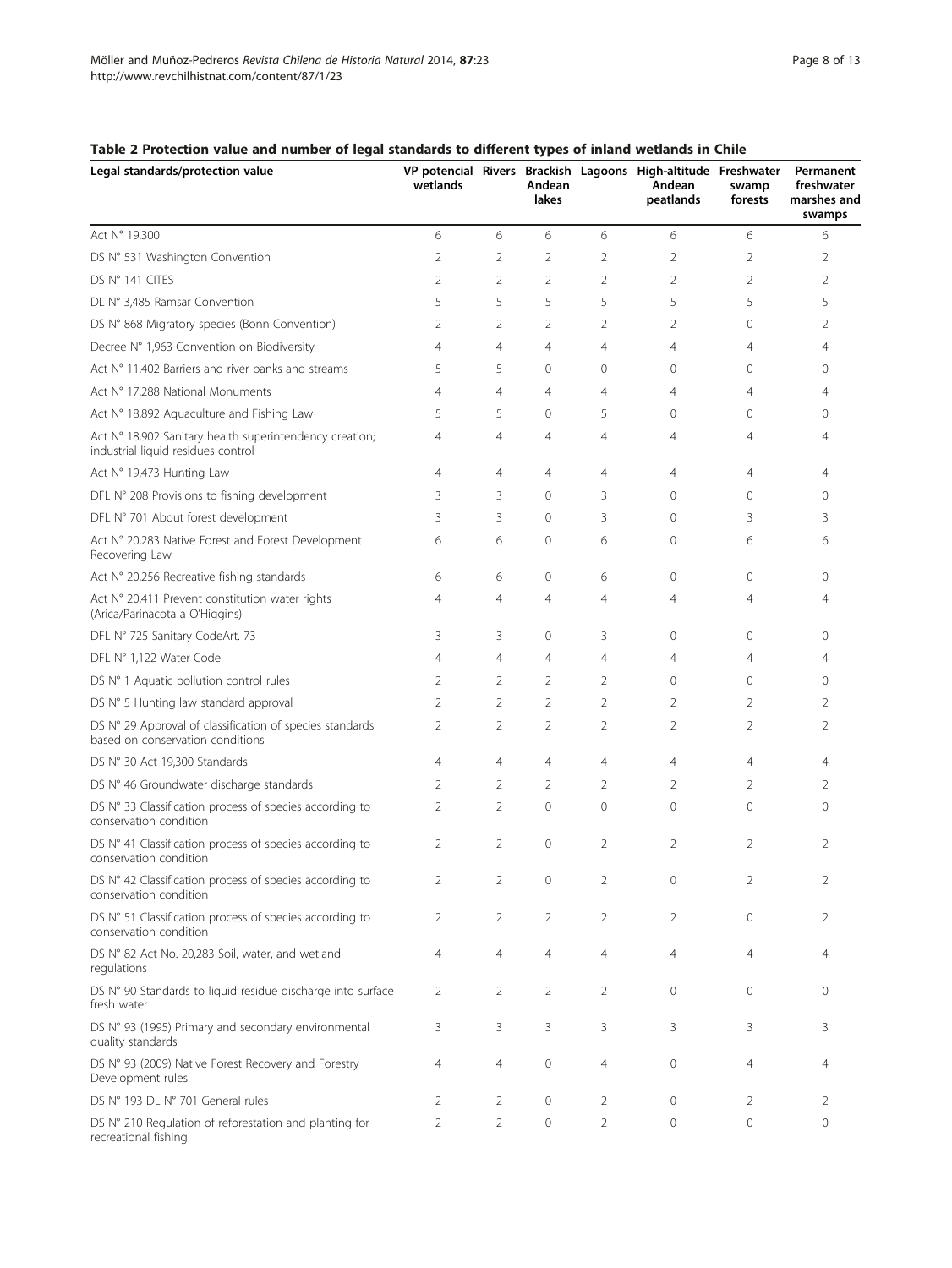| DS N° 236 Regulation not discharged sewage disposal to<br>sewer networks           | $\overline{2}$ | 2              | 2              | $\overline{2}$ | $\overline{2}$ | $\overline{2}$ | $\overline{2}$ |
|------------------------------------------------------------------------------------|----------------|----------------|----------------|----------------|----------------|----------------|----------------|
| DS N° 238 Regulation for parks and marine reserves<br>(including inland waters)    | $\mathcal{P}$  | 2              | $\overline{2}$ | $\overline{2}$ | 2              | 2              | 2              |
| DS N° 320 Environmental aquaculture rules                                          | $\overline{2}$ | 2              | $\mathbf{0}$   | $\overline{2}$ | $\Omega$       | $\Omega$       | $\Omega$       |
| DS N° 430 Consolidated, coordinated, and systematized<br>document on fishery law   | 3              | 3              | $\mathbf{0}$   | 3              | $\Omega$       | $\Omega$       | $\Omega$       |
| DS N° 594 Rules for health and environmental conditions<br>in work places          | $\overline{2}$ | $\overline{2}$ | $\overline{2}$ | $\overline{2}$ | 2              | $\overline{2}$ | $\overline{2}$ |
| DS N° 351 Rules for neutralization and depuration of liquid<br>industrial residues | 2              | 2              | $\overline{2}$ | 2              | 2              | 2              | 2              |
| DS N° 609 Standard for sewerage industrial liquid residues<br>discharge            | 2              | 2              | $\mathbf{0}$   | 2              | 2              | 2              | 2              |
| DS N° 4,363 Approves final text forestry law                                       | 3              | 3              | $\mathbf{0}$   | 3              | $\Omega$       | 3              | 3              |
| DS N° 2,374 Regulation to forest exploitation in forest<br>watersheds and dams     | 2              | $\overline{2}$ | $\mathbf{0}$   | 2              | $\mathbf{0}$   | 2              | 2              |
| Decree N° 878 Native fish extraction prohibition in inland<br>waters               | 2              | $\overline{2}$ | 2              | $\overline{2}$ | 2              | 2              | 2              |
| NCh Nº 1,333/87 Chilean water quality standards                                    | 3              | 3              | $\mathbf 0$    | 3              | 3              | 3              | 3              |
| Secondary environmental quality standards                                          | 4              | 4              | $\Omega$       | 4              | $\Omega$       | $\Omega$       | $\Omega$       |
| Resolution N° 425 Establish groundwater exploration and<br>exploitation standards  | 3              | 3              | 3              | 3              | 3              | 3              | 3              |
| Resolution N° 197 Declares Loa River reduction and<br>feeders for new farms        | 3              | $\mathbf{0}$   | 3              | $\Omega$       | 3              | $\mathbf{0}$   | $\Omega$       |
| Total standards                                                                    | 47             | 46             | 27             | 44             | 28             | 32             | 34             |
| Total legal protection value                                                       | 144            | 141            | 80             | 134            | 83             | 98             | 102            |

| Table 2 Protection value and number of legal standards to different types of inland wetlands in Chile (Continued) |  |  |  |
|-------------------------------------------------------------------------------------------------------------------|--|--|--|
|-------------------------------------------------------------------------------------------------------------------|--|--|--|

DS Supreme Decree, DL Law Decree, DFL Decree with Force of Law, NCh Chilean Standard, CITES Convention on International Trade in Endangered Species of Wild Fauna and Flora.

and economically allowed the destruction of wetlands, acting and separating those who make it from other agricultural policy benefits. Federal efforts to restore wetlands have increased from 1987, with legal standards of critical preservation and restoration with two programs which stopped and even reversed loss as Wetland Conservation (WC) provisions of Agricultural Law in 1985 and the Wetlands Reserve Program (WRP) of Agricultural Law in 1990 (Coperland [2010](#page-11-0)).

In national report, Canada<sup>c</sup> indicates that measures to eliminate perverse incentives in some provinces consist of wetlands filling prevention rules which enable marginal agricultural soils and balance benefits provided by wetland drain restoration projects with cleaning, storage, and discharge of water functions fulfilled by wetlands. The  $UK<sup>d</sup>$  works reforms to agricultural policy to have a positive impact on marsh wetlands used for grazing by agri-environment patterns, management agreements, and other keeping administration systems.

The China<sup>e</sup> report indicates that diverse level governments and their departments have a strict control over every kind of activity that damages wetlands by enacting 11 provincial (autonomous regions) wetland conservation regulations, which prohibit several activities and

perverse incentives. People convocation has taken the surveillance and control in the implementation of those laws at various levels. Australia<sup>f</sup> has already indicated in the COP10 national report 2008 about the National Water Initiative, Water for Future, and Water Law 2007 developed to stop perverse incentives in the water management. Same way, New Zealand<sup>g</sup> declared in national report that they have eliminated subsidies to land development.

In South American countries<sup>h</sup>, Bolivia, Colombia, Peru, and Chile state, they did not take measures to promote incentives to encourage conservation and rational use of wetlands. Countries showing incentives are Costa Rica by promoting private refuges, territory tax payment exemption, and payment for environmental services; Ecuador by applying tax exemption to rural land containing wetlands and monetary incentives to private owners and community which preserve Andean wetlands; and Argentina and Venezuela by providing financial incentives for conservation and planning in land management.

Regarding measures to remove perverse incentives, Bolivia, Brazil, Costa Rica, and Peru declare that they have not taken them. Ecuador and Venezuela note that they count with these measures. Uruguay, Colombia, and Chile indicate that these measures are being planned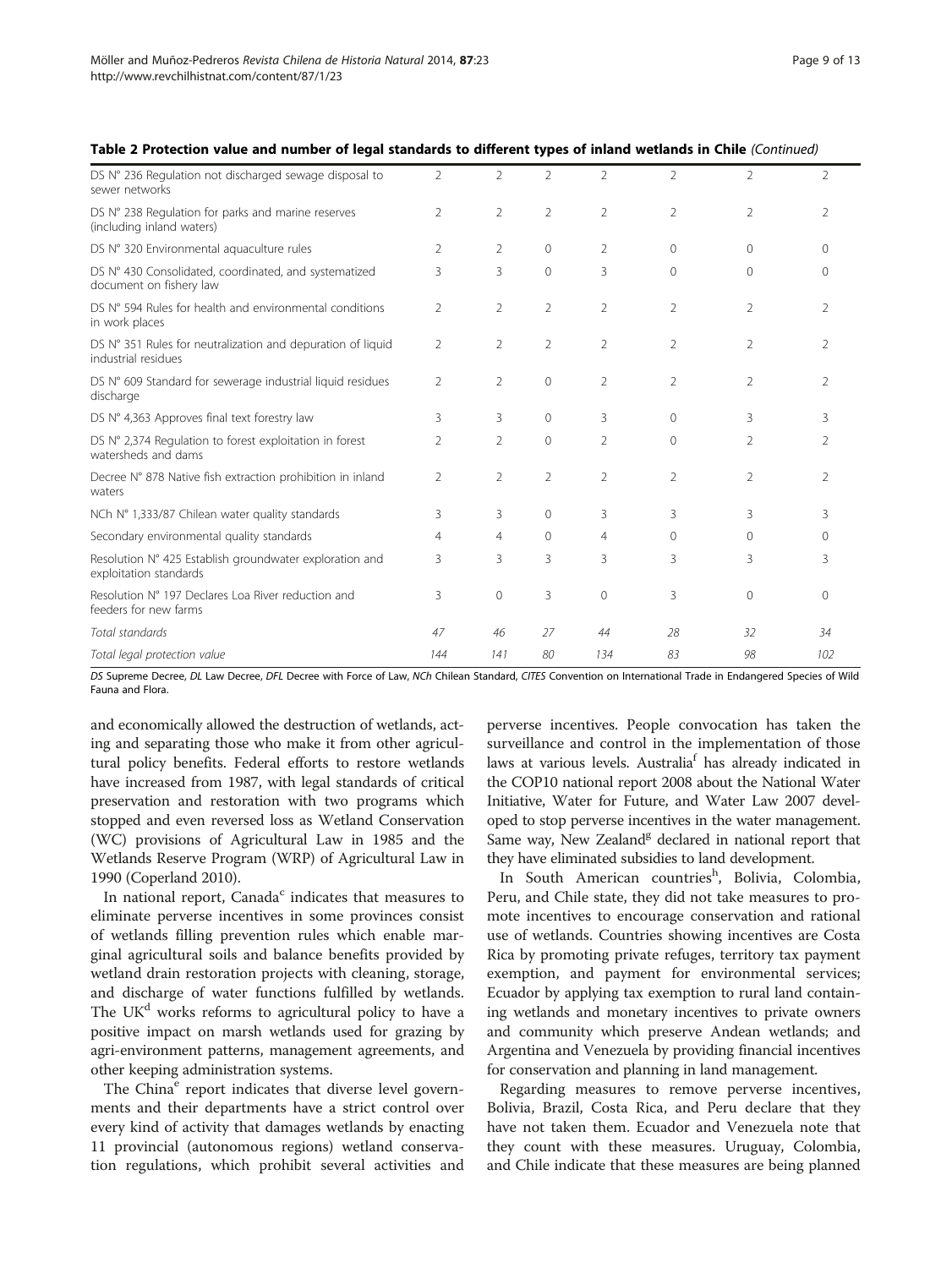<u>بن</u>

<span id="page-9-0"></span>

|   | Table 3 Legal restriction standards which affects the rational use of inland wetlands in Chile, applicability (A) in terms of how and what affect to wetlands, |                                                                                                                                                                                                                                 |
|---|----------------------------------------------------------------------------------------------------------------------------------------------------------------|---------------------------------------------------------------------------------------------------------------------------------------------------------------------------------------------------------------------------------|
|   | hierarchy (J) and restriction value (RV) of each legal standard and total restriction value                                                                    |                                                                                                                                                                                                                                 |
| . |                                                                                                                                                                | $\sim$ . The contract of the contract of the contract of the contract of the contract of the contract of the contract of the contract of the contract of the contract of the contract of the contract of the contract of the co |

| Legal standard                                                            | <b>Standard objective</b>                                                                                                                                                                                                                                                                   | How affect                                                                                           | <b>What affect</b>                             |                | A J RV              |    |
|---------------------------------------------------------------------------|---------------------------------------------------------------------------------------------------------------------------------------------------------------------------------------------------------------------------------------------------------------------------------------------|------------------------------------------------------------------------------------------------------|------------------------------------------------|----------------|---------------------|----|
| Act N° 18,248 Mining Law                                                  | Property acquisition of a mining concession enables to request the mining right's<br>constitution and water right ownership. Written permission by governor is required<br>for mining operations at lower distance than 50 yards in flood barriers, waterways,<br>and lakes for public use. | Intervention to wetland systems,<br>which may completely affect structure                            | Every type of wetlands 3<br>(rivers) and lakes |                | $3\quad 6$          |    |
| Act N° 20,256 Standards for<br>recreational fishing                       | Development of recreational fishing activity, and the economic and associated<br>tourist activities.                                                                                                                                                                                        | Introduction of alien species affects<br>biodiversity and system as a whole                          | Rivers and lakes                               | $\overline{3}$ | $3\overline{6}$     |    |
| Act N° 11.402 Barriers and<br>standardization of banks<br>and river flows | Barrier works as well as standardization of banks and beds of rivers, lagoons and<br>tidelands carried out with legal involvement can only be executed and planned by<br>sanitary authorities of Public Works Ministry.                                                                     | Regularization of channels and gravel mining<br>extraction affecting the aquatic system<br>structure | Rivers, lakes, and<br>streams                  |                | 336                 |    |
|                                                                           | Extraction of gravel and sand from beds of rivers and streams should be carried out<br>with municipality permits, which may charge duties or subsidies.                                                                                                                                     |                                                                                                      |                                                |                |                     |    |
| Act N° 18,450 Rules for<br>private irrigation and<br>drainage development | Cost analysis benefits, construction, and rehabilitation of irrigation as well as<br>drainage works to enable agricultural soils with poor drainage.                                                                                                                                        | Drainage of wetlands results in complete<br>destruction system                                       | Swamp forests,<br>marshes, and swamps          |                | $3 \quad 3 \quad 6$ |    |
| <b>DFL N° 235</b>                                                         | Incentive system to degraded soil recovering, proposing regulation of channels as<br>management practices.                                                                                                                                                                                  | Regulation of channels affects the aquatic<br>system structure                                       | Water flows (rivers)                           | 3              | 2 5                 |    |
| <b>DFL N° 701</b>                                                         | Afforestation development to soil recovery, making economic exploitation available.                                                                                                                                                                                                         | Forest development results in swamp forest<br>destruction (replacement by exotic species)            | Swamp forests                                  |                | 3 2 5               |    |
| Decree Nº 193 General<br>standards                                        | Assess lands suitable to forestry for quality forest development benefits, those<br>corresponding to Nadis soils.                                                                                                                                                                           | Development of forest Ñadis soils results in<br>destruction, affecting swamp forest                  | Swamp forests                                  | 3              | $1 \quad 4$         |    |
| <b>DFL N° 701</b>                                                         |                                                                                                                                                                                                                                                                                             | (replacement by exotic species)                                                                      |                                                |                |                     |    |
| Decree N° 98 Act N° 18,450                                                | Defined as drainage of structures, elements, and tasks aimed to evacuate soil waters<br>excess on surface or subsurface with restriction factor to culture development.                                                                                                                     | Wetland draining results in complete<br>destruction of system                                        | Swamp forests                                  | 3              | $1 \quad 4$         |    |
| <b>TOTAL RESTRICTION VALUE</b>                                            |                                                                                                                                                                                                                                                                                             |                                                                                                      |                                                |                |                     | 42 |

DFL Decree with Force of Law.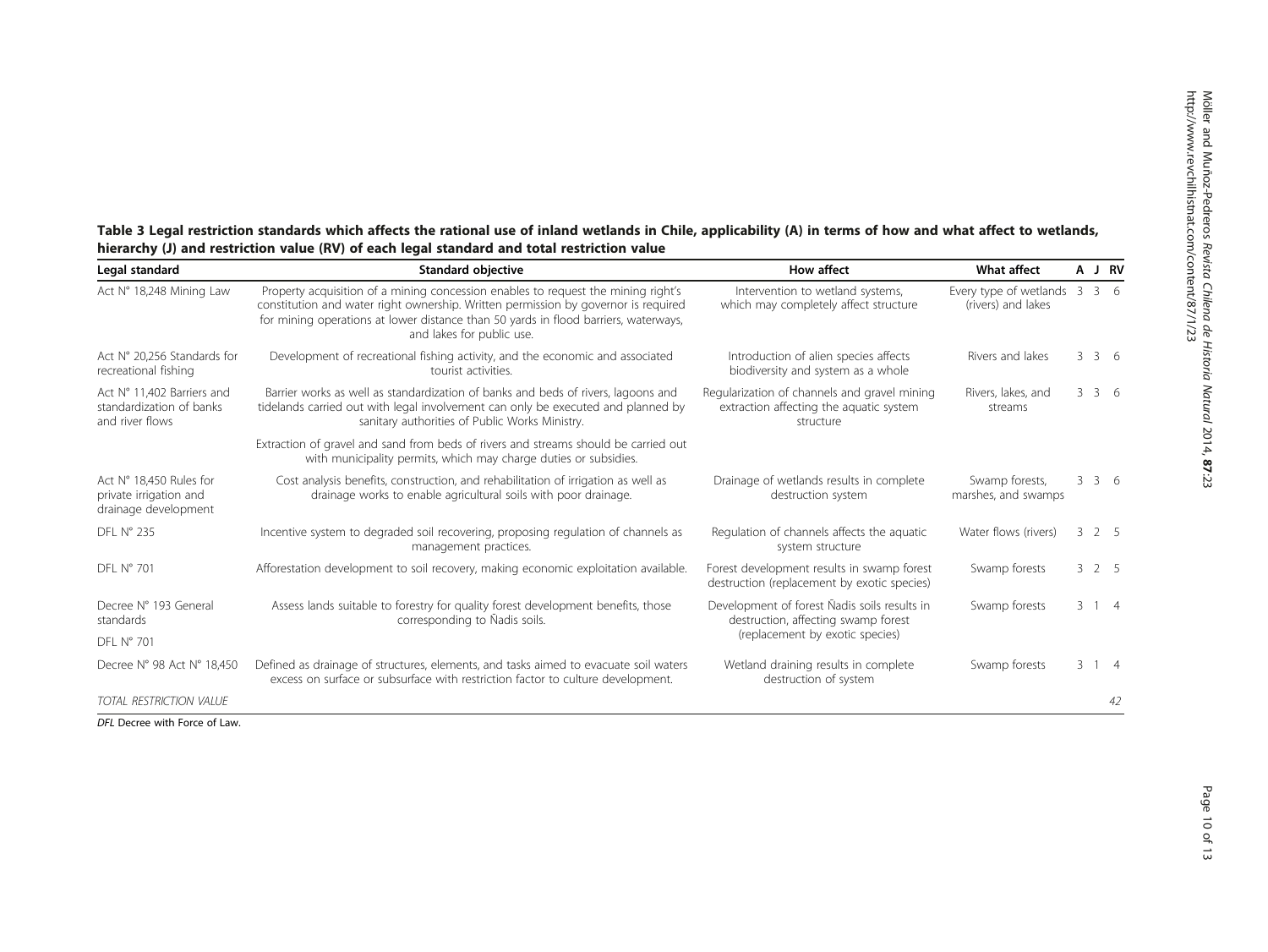| Legal standards                                                                                  | Wetland<br>potential | Rivers   | Andean<br>lakes |          | Brackish Lagoons High-altitude Freshwater<br>Andean<br>peatlands | swamp<br>forests | Permanent<br>freshwater<br>marshes and<br>swamps |
|--------------------------------------------------------------------------------------------------|----------------------|----------|-----------------|----------|------------------------------------------------------------------|------------------|--------------------------------------------------|
| Act N° 18,248 Mining Code                                                                        | 6                    | 6        | 6               | 6        | 6                                                                | 6                | 6                                                |
| Act N° 20,256 Recreational fishing standards                                                     | 6                    | 6        | 0               | 6        | $\circ$                                                          | 0                | 0                                                |
| Act N°11,402 Barriers and works for bank and channel<br>standardization                          | 6                    | 6        | $\Omega$        | 6        | $\Omega$                                                         | $\Omega$         | 0                                                |
| Act N° 18,450 Standards for private investment in watering<br>and drainage systems               | 6                    | 0        | $\mathbf{0}$    | 0        | $\circ$                                                          | 6                | 6                                                |
| <b>DFL N° 235</b>                                                                                | 5                    | 5        | $\mathbf{0}$    | 0        | $\mathbf{0}$                                                     | 0                | $\Omega$                                         |
| DFL N° 701 Forest development                                                                    | 5                    | $\Omega$ | $\Omega$        | $\Omega$ | $\Omega$                                                         | 5                |                                                  |
| Decree N° 193 General rulesDL N° 701 About forest development                                    | 4                    | $\Omega$ | 0               | 0        | $\Omega$                                                         | 4                | 0                                                |
| Decree N° 98 Act N° 18,450 Development of private investment<br>in watering and drainage systems | 4                    | $\Omega$ | $\mathbf{0}$    | 0        | $\Omega$                                                         | 4                | 0                                                |
| Total number of standards                                                                        | 8                    | 5        |                 | 3        |                                                                  | 5                |                                                  |
| Total value of legal restrictions                                                                | 42                   | 28       | 6               | 18       | 6                                                                | 25               | 12                                               |

#### <span id="page-10-0"></span>Table 4 Restriction value and number of legal standards to different inland wetlands in Chile

DL Decree Law, DFL Decree with Force of Law.

#### Table 5 Nominal and numerical real protection granted by legal rules to different types of inland wetlands in Chile

| Type of wetland                         | <b>Total protection</b><br>value | Protection<br>value | Total restriction<br>standards | Restriction<br>value | Real protection<br>value | <b>Numeric</b><br>protection value |
|-----------------------------------------|----------------------------------|---------------------|--------------------------------|----------------------|--------------------------|------------------------------------|
| Wetlands                                | 47                               | 144                 | 8                              | 42                   | 102                      |                                    |
| Rivers                                  | 46                               | 141                 |                                | 28                   | 113                      |                                    |
| Brackish Andean lakes                   | 27                               | 80                  |                                | 6                    | 74                       |                                    |
| Lagoons                                 | 44                               | 134                 | 3                              | 18                   | 116                      |                                    |
| High-altitude Andean peatlands          | 28                               | 83                  |                                | 6                    | 77                       |                                    |
| Swamp forests                           | 32                               | 98                  |                                | 25                   | 73                       |                                    |
| Permanent freshwater marshes and swamps | 34                               | 102                 |                                | 12                   | 90                       |                                    |

and involve payments for environmental services and penalties for damage to the ecosystem. They consider compensatory wetland restoration. Analysis of measures reveals that these have to do with the creation of new incentives rather than eliminating those perverse incentives which favor, fill, and convert wetlands to agricultural soils or urban with bonus or by other means (see national reports of countries mentioned<sup>i</sup>).

Table 6 Nominal and numerical protection value granted by law to different types of wetlands

| Nominal value              | Rate       | <b>Real protection</b><br>number value | Type of wetland                            |
|----------------------------|------------|----------------------------------------|--------------------------------------------|
| Low protection             | ≤87        |                                        | Brackish Andean lakes                      |
|                            |            |                                        | High-altitude Andean<br>peatlands          |
|                            |            |                                        | Swamp forests                              |
| Intermediate<br>protection | 88-102     | $\mathcal{P}$                          | Permanent freshwater<br>marshes and swamps |
| High protection            | $\geq 103$ | 3                                      | Rivers and lagoons                         |

Based on the formerly mentioned, three actions must be implemented in Chile to improve conservation and rational use of wetlands: 1) Repeal rules which promote destruction of wetlands through incentives. 2) Discuss a special law for proper management and conservation of wetlands, including tax incentives and the corresponding regulation to operate. 3) Prioritize conservation actions for wetland types with low protection value such as swamp forests, peatlands, and brackish Andean lakes.

#### Conclusions

In Chile practically, there are no specific legal regulations on wetlands; there are only some decrees which applied indirectly to these ecosystems, addressed only to some components (water quality and quantity and wild species), without ecosystem approach. Current legal regulations in Chile do not allow a proper protection of wetlands and rational use as mandated by the committed country as a member of the Ramsar Convention. In Chile, to improve wetland conservation conditions, every incentive promoting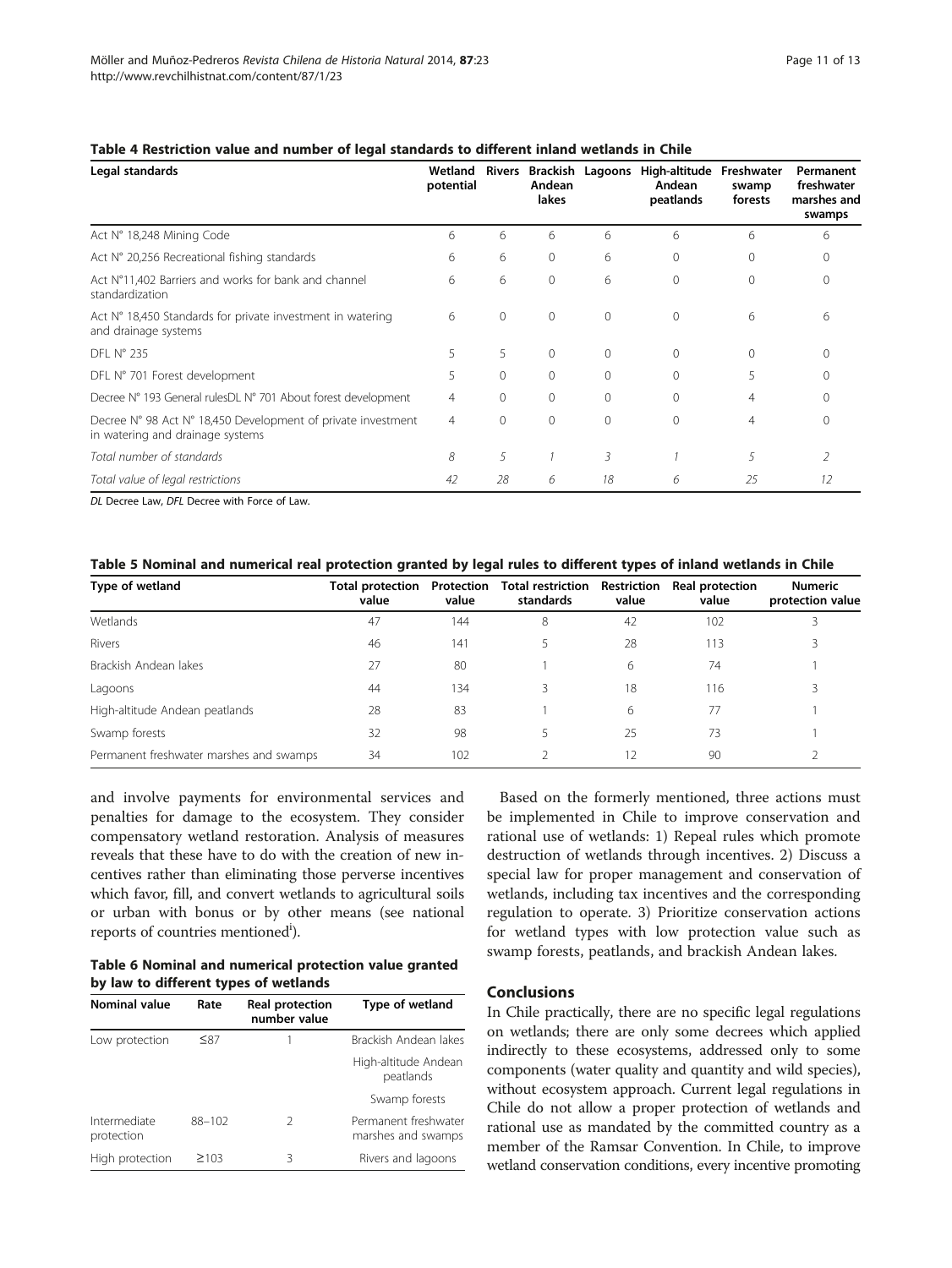<span id="page-11-0"></span>wetland destruction must be eliminated; promulgate specific regulations for proper management and conservation of wetlands including tax incentives and corresponding operating regulations; and favor conservation actions to less protected wetland, such as swamp forests, peatlands, and brackish Andean lakes.

# **Endnotes**

[http://www.ramsar.org/library/field\\_documents%](http://www.ramsar.org/library/field_documents%253Afield_language/english-1/field_tag_body_event/cop11-bucharest-2012-415) [253Afield\\_language/english-1/field\\_tag\\_body\\_event/](http://www.ramsar.org/library/field_documents%253Afield_language/english-1/field_tag_body_event/cop11-bucharest-2012-415) [cop11-bucharest-2012-415](http://www.ramsar.org/library/field_documents%253Afield_language/english-1/field_tag_body_event/cop11-bucharest-2012-415)

 $\bar{\rm b}$ [http://www.ramsar.org/sites/default/files/documents/](http://www.ramsar.org/sites/default/files/documents/pdf/cop11/nr/cop11-nr-usa.pdf) [pdf/cop11/nr/cop11-nr-usa.pdf](http://www.ramsar.org/sites/default/files/documents/pdf/cop11/nr/cop11-nr-usa.pdf)

[http://www.ramsar.org/sites/default/files/documents/](http://www.ramsar.org/sites/default/files/documents/pdf/cop11/nr/cop11-nr-canada-e.pdf) [pdf/cop11/nr/cop11-nr-canada-e.pdf](http://www.ramsar.org/sites/default/files/documents/pdf/cop11/nr/cop11-nr-canada-e.pdf)

d [http://www.ramsar.org/sites/default/files/documents/](http://www.ramsar.org/sites/default/files/documents/pdf/cop11/nr/cop11-nr-uk.pdf) [pdf/cop11/nr/cop11-nr-uk.pdf](http://www.ramsar.org/sites/default/files/documents/pdf/cop11/nr/cop11-nr-uk.pdf)

[http://www.ramsar.org/sites/default/files/documents/pdf/](http://www.ramsar.org/sites/default/files/documents/pdf/cop11/nr/cop11-nr-china.pdf) [cop11/nr/cop11-nr-china.pdf](http://www.ramsar.org/sites/default/files/documents/pdf/cop11/nr/cop11-nr-china.pdf)

f [http://www.ramsar.org/sites/default/files/documents/pdf/](http://www.ramsar.org/sites/default/files/documents/pdf/cop11/nr/cop11-nr-australia.pdf) [cop11/nr/cop11-nr-australia.pdf](http://www.ramsar.org/sites/default/files/documents/pdf/cop11/nr/cop11-nr-australia.pdf)

<sup>g</sup>[http://www.ramsar.org/sites/default/files/documents/](http://www.ramsar.org/sites/default/files/documents/pdf/cop11/nr/cop11-nr-newzealand.pdf) [pdf/cop11/nr/cop11-nr-newzealand.pdf](http://www.ramsar.org/sites/default/files/documents/pdf/cop11/nr/cop11-nr-newzealand.pdf)

h [http://www.ramsar.org/library/field\\_documents%](http://www.ramsar.org/library/field_documents%253Afield_language/espa%C3%B1ol-4/field_tag_body_event/cop11-bucharest-2012-415/field_tag_countries/neotropics-15?search_api_views_fulltext=&items_per_page=20) [253Afield\\_language/espa%C3%B1ol-4/field\\_tag\\_body\\_](http://www.ramsar.org/library/field_documents%253Afield_language/espa%C3%B1ol-4/field_tag_body_event/cop11-bucharest-2012-415/field_tag_countries/neotropics-15?search_api_views_fulltext=&items_per_page=20) [event/cop11-bucharest-2012-415/field\\_tag\\_countries/](http://www.ramsar.org/library/field_documents%253Afield_language/espa%C3%B1ol-4/field_tag_body_event/cop11-bucharest-2012-415/field_tag_countries/neotropics-15?search_api_views_fulltext=&items_per_page=20) [neotropics-15?search\\_api\\_views\\_fulltext=&items\\_per\\_page=20](http://www.ramsar.org/library/field_documents%253Afield_language/espa%C3%B1ol-4/field_tag_body_event/cop11-bucharest-2012-415/field_tag_countries/neotropics-15?search_api_views_fulltext=&items_per_page=20)

# Additional file

[Additional file 1:](http://www.revchilhistnat.com/content/supplementary/s40693-014-0023-1-s1.docx) Complementary background.

#### Competing interests

The authors declare that they have no competing interests.

#### Authors' contributions

PM developed the methodology, conducted legal review and drafted the manuscript. AM participated in the design of the methodology, in writing and revision of the manuscript. Both authors read and approved the final manuscript.

#### Acknowledgements

We thank to projects: management and restoration measures of wetland ecosystems in southern Chile, Ministry of Environment (2011-2012); identification of potential areas to establish reserves aimed to the protection of native fauna of freshwater aquatic species, FIP No. 2008-58, Fisheries Research Fund (2009-2010); analysis of biodiversity in Antofagasta Region (2007-2008) CONAMA, FNDR, all of them executed by Center for Agricultural and Environmental Studies. Also, we thank Charif Tala (Ministry of Environment) for his comments and suggestions to methodology. AMP appreciates the contribution of the General Direction for Research and Graduate Studies at the Catholic University of Temuco, DGIPUCT project No. CD2010-01 and Project 0804 MECESUP UCT.

#### Author details

1 Facultad de Ciencias, Universidad Austral de Chile, Casilla 567, Valdivia, Chile. <sup>2</sup>Programa de Humedales, Centro de Estudios Agrarios y Ambientales, Casilla 164, Valdivia, Chile. <sup>3</sup>Núcleo de Estudios Ambientales NEA, Escuela de Ciencias Ambientales, Facultad de Recursos Naturales, Universidad Católica de Temuco, Casilla 15-D, Temuco, Chile.

Received: 12 May 2014 Accepted: 22 October 2014 Published online: 08 November 2014

#### References

- Abell R (2002) Conservation biology for the biodiversity crisis: a freshwater follow-up. Conserv Biol 16:1435–1437
- Abell R, Allan JD, Lehner B (2007) Unlocking the potential of protected areas for freshwaters. Biol Conserv 134:48–63
- Asenjo R (2006) Institucionalidad pública y gestión ambiental en Chile. Expansiva, serie. In: Foco., p 91

Bahamonde N, Carvacho A, Jara C, López M, Ponce F, Ma Retamal E, Rudolph E (1998) Categorías de conservación de decápodos nativos de aguas continentales de Chile. Bol Mus Nac Hist Nat 47:91–100

Barbier E, Acreman M, Knowler D (1997) Valoración económica de los humedales. Guía para decidores y planificadores. Oficina de la Convención de Ramsar, Gland, Suiza

Brañes R (2000) Manual de Derecho Ambiental. Fundación Mexicana para la educación Ambiental, Editado por Fondo de Cultura Económica, 2º edición. Ciudad de México

Bravo D (2010) Conservación y preservación de los humedales en Chile. Justicia ambiental: Revista de Derecho Ambiental de Fiscalía del Medio Ambiente/ FIMA 2:91–158

Castillo M (1994) Régimen jurídico de protección del medio ambiente. Aspectos generales y penales. Segunda edición. Ediciones Bloc, Santiago de Chile

CEA/FIP (2010) Estudio identificación de áreas potenciales para establecer reservas destinadas a proteger la fauna nativa de especies hidrobiológicas de agua dulce Centro de Estudios Agrarios y Ambientales/ Fondo de Investigación Pesquera, Informe Final

CONAF-CONAMA (1997) Catastro y evaluación de los recursos vegetacionales nativos de Chile. Editado por CONAF/CONAMA, Chile

- CONAMA (1996a) Aire, flora, fauna, áreas silvestres protegidas, procedimientos administrativos ambientales, Documento 13, Serie Jurídica
- CONAMA (1996b) Diversidad biológica, identificación y diagnóstico preliminar del ordenamiento jurídico aplicable a la protección de la diversidad biológica, Documento 16, Serie Jurídica
- CONAMA (1997a) Áreas silvestres protegidas, legislación punitiva y sancionatoria ambiental, Documento 27, Serie Jurídica
- CONAMA (1997b) Áreas silvestres protegidas, legislación sancionatoria ambiental, Documento 28, Serie Jurídica

CONAMA (2009) Ley sobre bases generales del medio ambiente y sus reglamentos. Editado por Comisión Nacional del Medio Ambiente, Santiago, Chile

- Coperland C (2010) Wetlands: an overview of issues. Congressional Research Service Reports. Paper 37
- Dahl Te (2000) Status and trends of wetlands in the conterminous United States 1986 to 1997. U.S. Department of the Interior, Fish and Wildlife Service, Washington, D.C.
- Díaz-Paéz E, Ortiz J (2003) Evaluación del Estado de conservación de los anfibios en Chile. Rev Chil Hist Nat 76:509–525

Dudley N (ed) (2008) Directrices para la aplicación de las categorías de gestión de áreas protegidas. UICN Gland, Suiza

Dugan P (1992) Conservación de Humedales. Un análisis de temas de actualidad y acciones necesarias. UICN, Suiza

Echeverría H (2008) Proyecto Capacitación en base de una Revisión de la Legislación e Institucionalidad relacionada con la Gestión de Humedales en el Ecuador (WFF/06/EC/2), Centro Ecuatoriano de Derecho Ambiental/ Ministerio del Ambiente del Ecuador

Fernández P (2004) Manual de Derecho Ambiental Chileno. Editorial Jurídica de Chile Figueroa R, Palma A, Ruiz V, Niell X (2007) Análisis comparativo de índices

bióticos utilizados en la evaluación de la calidad de las aguas en un río mediterráneo de Chile: río Chillán, VIII Región. Rev Chil Hist Nat 80(2):225–242

Gallardo E (1985) Legislación sobre protección de la flora arbórea y arbustiva nativa chilena. In: Benoit IL (ed) Libro rojo de la flora terrestre de Chile (Primera Parte). Corporación Nacional Forestal, Santiago de Chile

García A (2005) Análisis estructural y estado de conservación de los rodales costeros de temu y pitra, entre Imperial y Queule, propuestas para su conservacion. Tesis, Universidad Católica de Temuco, Chile

Hermosilla J (2004) Tratados Internacionales vigentes en Chile en materia de protección a la Biodiversidad y su relación con la legislación interna. Facultad de Ciencias Jurídicas y Sociales. Escuela de Derecho Universidad Austral de Chile, Valdivia, Chile